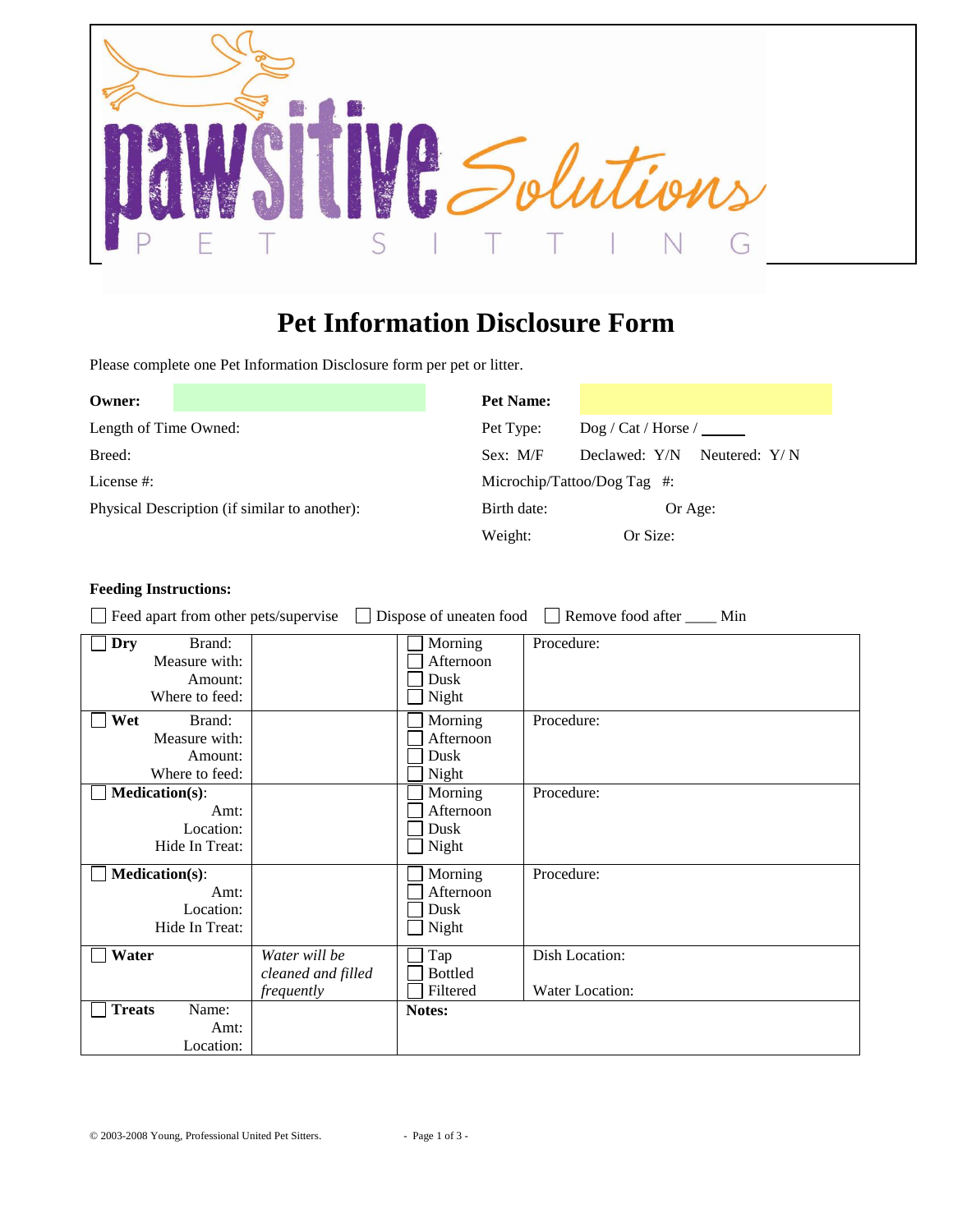## **Pet's Living Area:**

| <b>NOT</b> allowed outdoors at all<br><b>ONLY</b> allowed outdoors on leash                                          |                                           | Allowed on furniture, counters, beds<br>Restrict pet area/crate only when pet is alone            |
|----------------------------------------------------------------------------------------------------------------------|-------------------------------------------|---------------------------------------------------------------------------------------------------|
| Turn out, invisible fenced yard with collar<br>Turn out, secure fence:<br>Turn out, no fence, but doesn't leave yard |                                           | Restrict pet area/crate at all times<br>Restricted Area/Crate Location:<br>Other off-limit areas: |
| NOT allowed indoors                                                                                                  |                                           |                                                                                                   |
|                                                                                                                      |                                           | Pet:<br>Owner:                                                                                    |
| <b>Emergency Care:</b>                                                                                               |                                           | *Placing Credit Card on file at vets office is recommended                                        |
| Vet Name:                                                                                                            | Pet Allergies:                            |                                                                                                   |
| Clinic Name:                                                                                                         | Vaccinations up to date on $(month/yr)$ : |                                                                                                   |

Phone: Heartworm test: Negative / Positive

Pet Medical History: (ongoing or reoccurring known illnesses/injuries, treatments & medications)

## **Temperament/Personality:**

Pet Doesn't Like:

| $\Box$ Baths        | Hot Days              | Sharing Food Dishes                              |
|---------------------|-----------------------|--------------------------------------------------|
| $\Box$ Toenail Clip | Rain / Snow / Cold    | Loud Noise / Vacuum / Garbage Disposal / Thunder |
| $\Box$ Massage      | New Animals           | All Humans                                       |
| $\Box$ Touch Ears   | Other family pets     | <b>Strangers</b>                                 |
| l Sprays            | People near food dish |                                                  |

Pet reacts to the above by:

| Has Pet Ever:                                                                                                                                                                                                                                | Describe (even if mild, or under extreme/unusual situations) |
|----------------------------------------------------------------------------------------------------------------------------------------------------------------------------------------------------------------------------------------------|--------------------------------------------------------------|
| Attacked someone/bit someone<br>  Attacked another animal<br>$\Box$ Injured self / escaped out of fear<br>$\Box$ Injured self out of boredom<br>  Escaped from home,<br>Where does he/she like to escape to?<br>How can he/she be retrieved? |                                                              |

|                                                                                                                     | Commands: (Please circle commands we know, and underline commands we are working on): |            |          |            |             |         |              |
|---------------------------------------------------------------------------------------------------------------------|---------------------------------------------------------------------------------------|------------|----------|------------|-------------|---------|--------------|
| Sit                                                                                                                 | No                                                                                    | Outside    | Make Poo | Potty      | Bad         | Bath    | In the House |
| Stay                                                                                                                | Down                                                                                  | Walk       | Food     | Who's Here | Good        | Move    | Ride         |
| Come                                                                                                                | Lay                                                                                   | Don't Pull | Treat    | Back       | $Drop$ [it] | Come-on |              |
| Heel                                                                                                                | Out                                                                                   | Walk Nice  | Cookie   | Naughty    | Don't Touch | Off     |              |
| May play with sitter's personal pet(s) for socialization? $Y/N$<br>Allowed to go for rides in sitter vehicle? $Y/N$ |                                                                                       |            |          |            |             |         |              |
| Favorite Games, Toys, and Activities:                                                                               |                                                                                       |            |          |            |             |         |              |